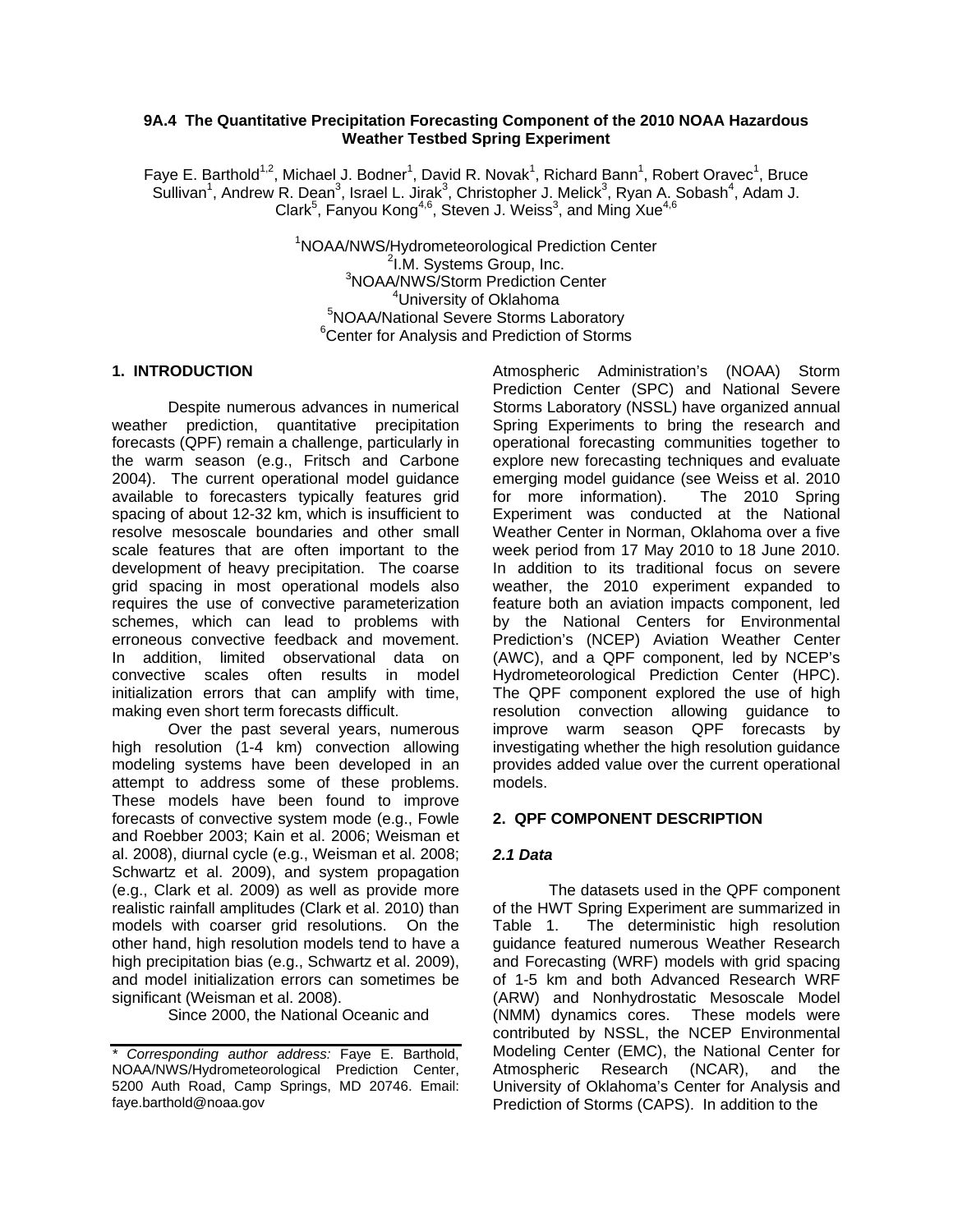*Table 1. Experimental convection-allowing models used during the QPF component of the 2010 HWT Spring Experiment. Each model was initialized at 0000 UTC and had forecasts to 30 hrs (SSEF, CAPS-ARW1), 36 hrs (WRF-NSSL4, WRF-NMM4), or 48 hrs (HRWE-ARW4, WRF-NCAR3). The WRF-NCAR3, WRF-NMM4, and HRWE-ARW4 also had 1200 UTC initializations that were not used in the QPF component.*

| <b>Provider</b> | <b>Model</b>                             | Delta X | <b>Notes</b>                                                                                       | Label            |
|-----------------|------------------------------------------|---------|----------------------------------------------------------------------------------------------------|------------------|
| <b>CAPS</b>     | <b>WRF/ARPS</b><br>26 member<br>ensemble | 4 km    | Multi-model, multi-physics, multi-<br>initial condition ensemble system<br>with radar assimilation | <b>SSEF</b>      |
| <b>CAPS</b>     | WRF-ARW                                  | 1 km    | ARPS 3DVAR initial conditions<br>NAM lateral boundary conditions                                   | CAPS-ARW1        |
| <b>NCAR</b>     | WRF-ARW                                  | 3 km    | <b>RUC</b> initial conditions<br>GFS lateral boundary conditions                                   | <b>WRF-NCAR3</b> |
| <b>NSSL</b>     | WRF-ARW                                  | 4 km    | NAM initial conditions<br>NAM lateral boundary conditions                                          | <b>WRF-NSSL4</b> |
| NCEP/EMC        | <b>WRF-NMM</b>                           | 4 km    | NAM initial conditions<br>NAM lateral boundary conditions                                          | WRF-NMM4         |
| NCEP/EMC        | WRF-ARW                                  | 5.1 km  | NAM initial conditions<br>NAM lateral boundary conditions                                          | HRWE-ARW4        |

deterministic guidance, the experiment also featured a 4 km 26 member multi-model, multiphysics, and multi-initial condition Storm Scale Ensemble Forecast system (SSEF) provided by CAPS that assimilated radar and other observational data. These models were initialized at 0000 UTC and provided forecasts out to 30-48 hours. Finally, data from both the operational 12 km North American Mesoscale model (NAM) and 32 km Short Range Ensemble Forecast system (SREF) were also considered for comparison to the high resolution deterministic and ensemble models, respectively.

A variety of experimental ensemble products were calculated based on the 15 ensemble members with mixed initial conditions/physics perturbations in the CAPS SSEF. In addition to the ensemble mean, the probability matched mean (Ebert 2001) was also calculated. The probability matched mean combines the spatial pattern of the ensemble mean QPF with the frequency distribution of the rainfall rates from the individual members (Ebert 2001). The goal of this technique is to provide a more realistic ensemble rainfall intensity forecast by eliminating the tendency for the ensemble mean to have areal precipitation coverage that is too broad and maximum precipitation amounts that are too low. The ensemble maximum indicates the maximum QPF from any ensemble member. Point exceedance probabilities were calculated to indicate the probability of exceeding a given QPF threshold at a specific grid point. Similarly, neighborhood exceedance probabilities

indicate the smoothed probability of exceeding a given QPF threshold within 80 km of each grid point (e.g., Schwartz et al. 2009).

# *2.2 Daily Activities*

 Each morning, QPF component participants used 0000 UTC model guidance to issue experimental probabilistic QPF forecasts for two 6 hr time periods, 1800-0000 UTC and 0000- 0600 UTC, over a selected forecast domain. These forecasts outlined areas that had a slight (25%), moderate (50%), or high (75%) probability of exceeding 0.50 in and 1.0 in of precipitation during each 6 hr period. When a probability of exceeding 1.0 in was indicated, participants were also asked to predict the most likely areal average maximum value within that area to give an indication of the magnitude of the event they were expecting. After producing the graphical forecast, a forecast discussion was written focusing on model guidance uncertainties and forecast rationale.

In addition to the experimental forecasts, participants also evaluated their forecasts from the previous day and completed a subjective evaluation of the model guidance used in that forecast. This evaluation consisted of a number of different survey questions designed to evaluate whether the high resolution models had provided better forecast guidance than the operational NAM (deterministic guidance) and SREF (ensemble guidance). In the afternoon, participants joined either the aviation impacts or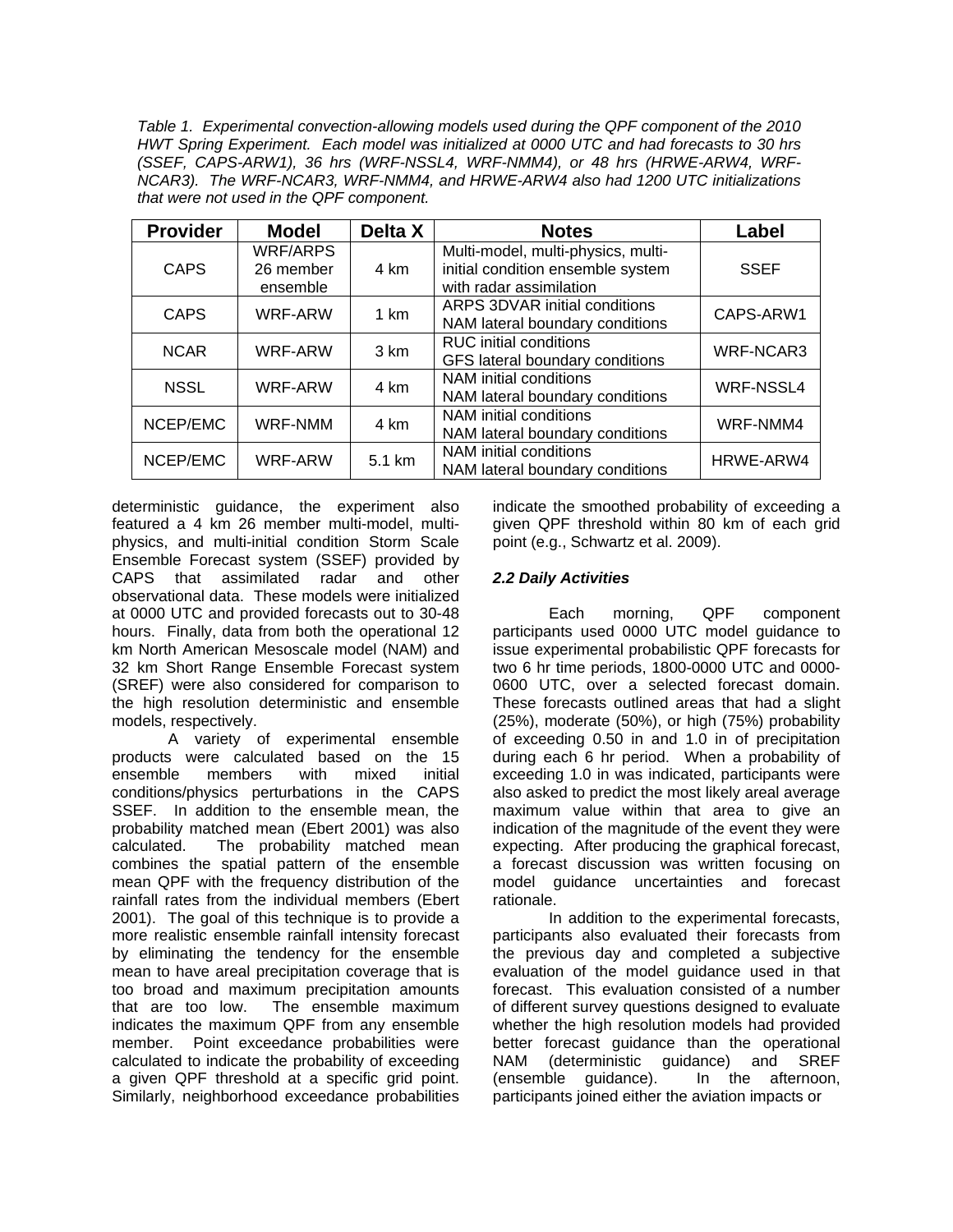severe weather components before coming back together for a briefing on the day's forecast and evaluation activities.

## **3. RESULTS**

## *3.1 Experimental Model Performance*

 Over the course of the five week experiment, there were many cases in which the high resolution models provided a noticeably improved forecast compared to their operational counterparts. Figure 1 shows a comparison of the 6 hr ensemble mean QPF forecasts between the operational SREF and the SSEF for forecasts valid at 0000 UTC 18 May 2010 for precipitation along the east coast of the United States. While the SREF indicated maximum QPF of 0.82 in over southern Maryland and eastern Virginia (Fig. 1b), the SSEF correctly shifted the focus of the precipitation an entire state south into eastern North Carolina, with maximum amounts of close to 2.0 in (Fig. 1c). The SSEF forecast also gave a better indication of the higher precipitation amounts observed along the South Carolina coast.

 Figure 2 shows a comparison of the 6 hr QPF forecasts between the operational 12 km NAM and a number of the high resolution deterministic models for forecasts valid at 0000 UTC 21 May 2010 for precipitation across Texas, Louisiana, and Mississippi. In this case, two regions of heavy precipitation were observed, one oriented approximately west-east across northeastern Texas and northern Louisiana and another oriented approximately north-south in eastern Mississippi. While the NAM indicated a broad area of heavier precipitation across central Louisiana and Mississippi with maximum amounts reaching 0.59 in (Fig. 2b), all of the high resolution models correctly indicated the areas of enhanced precipitation, with the WRF-NSSL4 providing the best forecast (Fig. 2c). Although the WRF-NMM4 has a significant high bias, particularly in eastern Texas (Fig. 2d), and the HRWE-ARW misses the heavy precipitation in northern Louisiana (Fig. 2e), both provide a better indication of the potential for







*Figure 1. (a) NSSL Q2 QPE for the 6 hr period ending 0000 UTC 18 May 2010 and the corresponding 6 hr ensemble mean precipitation forecasts from the (b) SREF initialized at 2100 UTC 16 May 2010 and (c) SSEF initialized at 0000 UTC 17 May 2010.*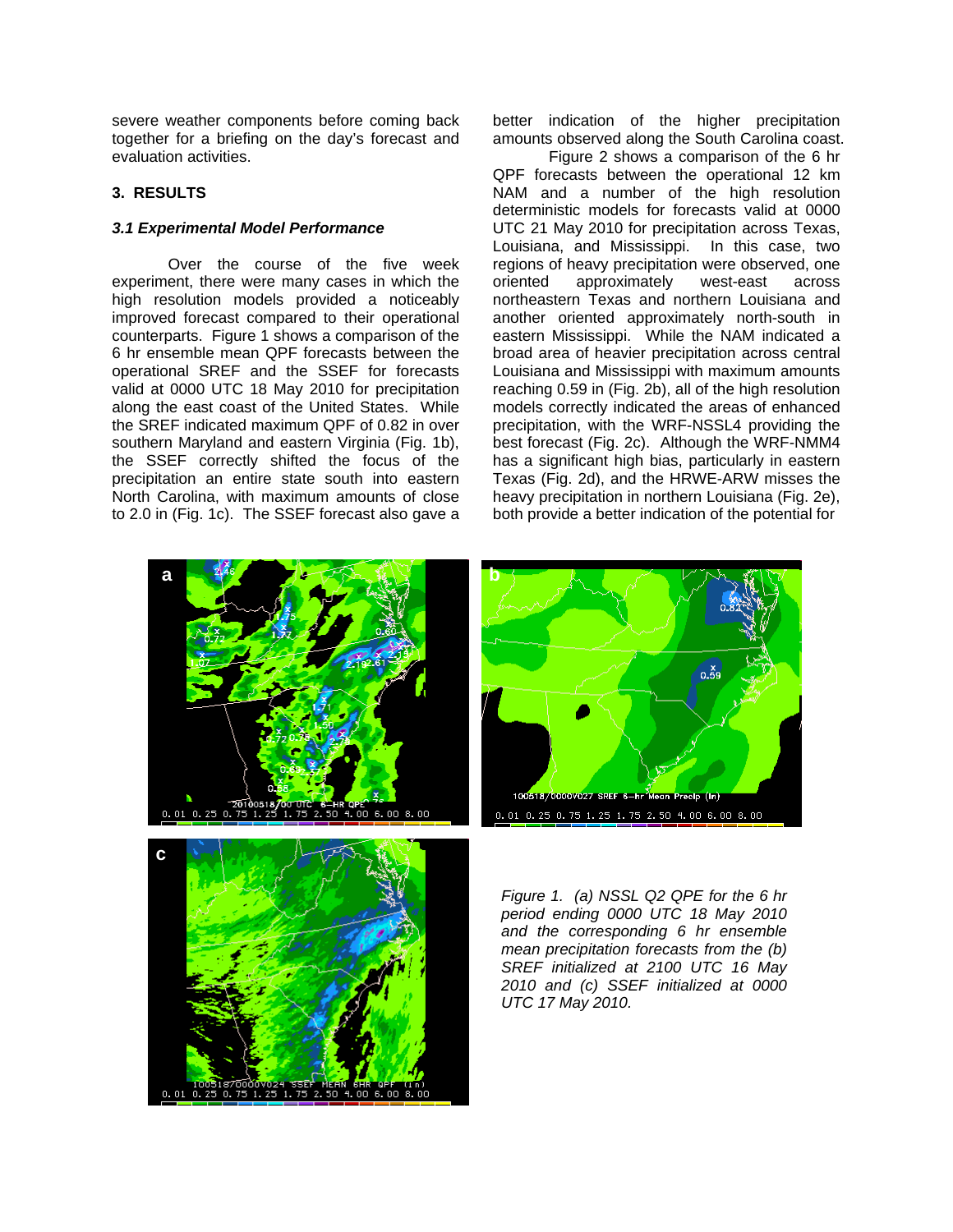









*Figure 2. (a) NSSL Q2 QPE for the 6 hr period ending 0000 UTC 21 May 2010 and the corresponding 6 hr precipitation forecasts from the (b) NAM, (c) WRF-NSSL4, (d) WRF-NMM4, and (e) HRWE-ARW initialized at 0000 UTC 20 May 2010.*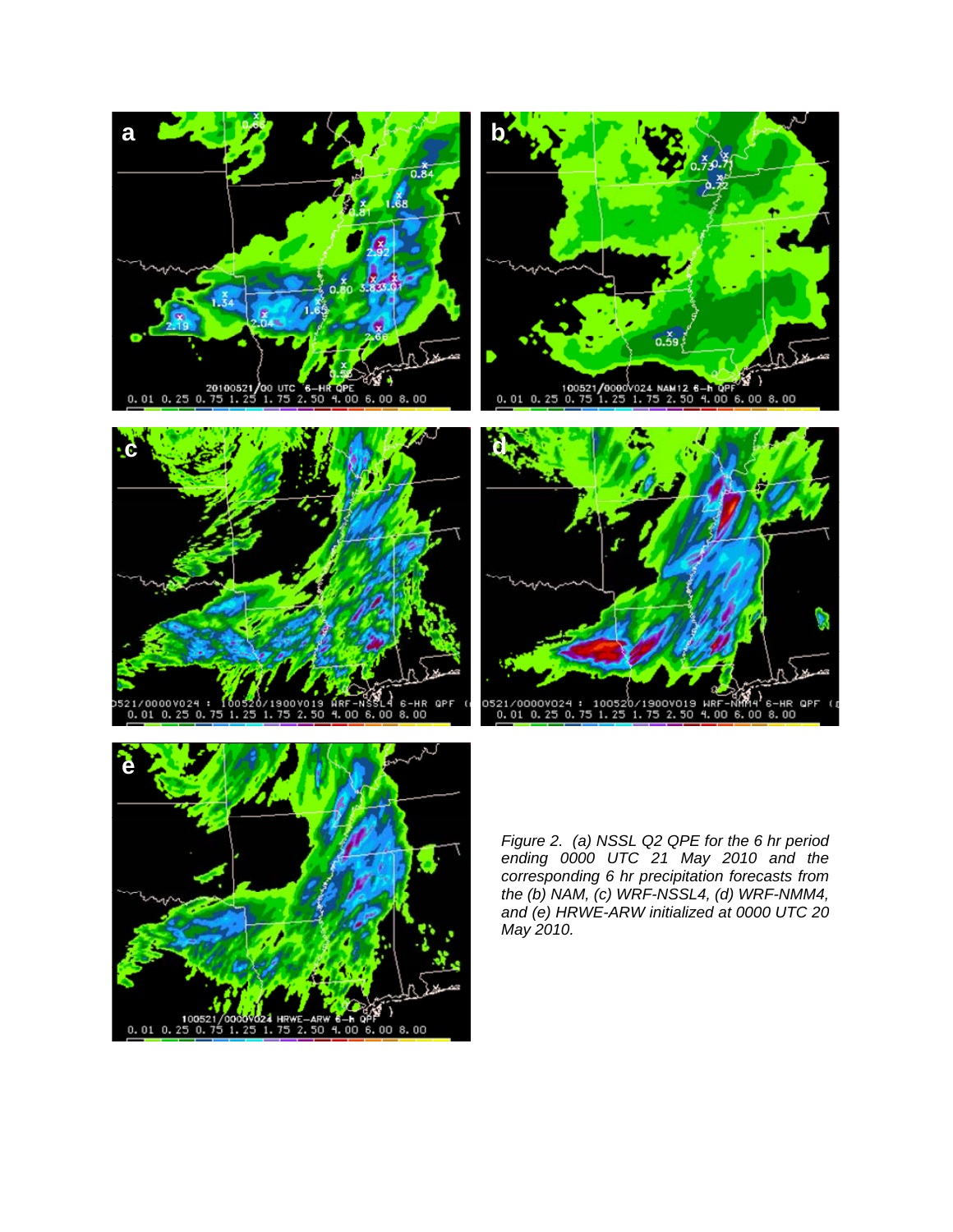









*Figure 3. (a) NSSL Q2 QPE for the 6 hr period ending 0000 UTC 2 June 2010 and the corresponding 6 hr precipitation forecasts from the (b) NAM, (c) WRF-NSSL4, (d) WRF-NMM4, and (e) HRWE-ARW initialized at 0000 UTC 1 June 2010.*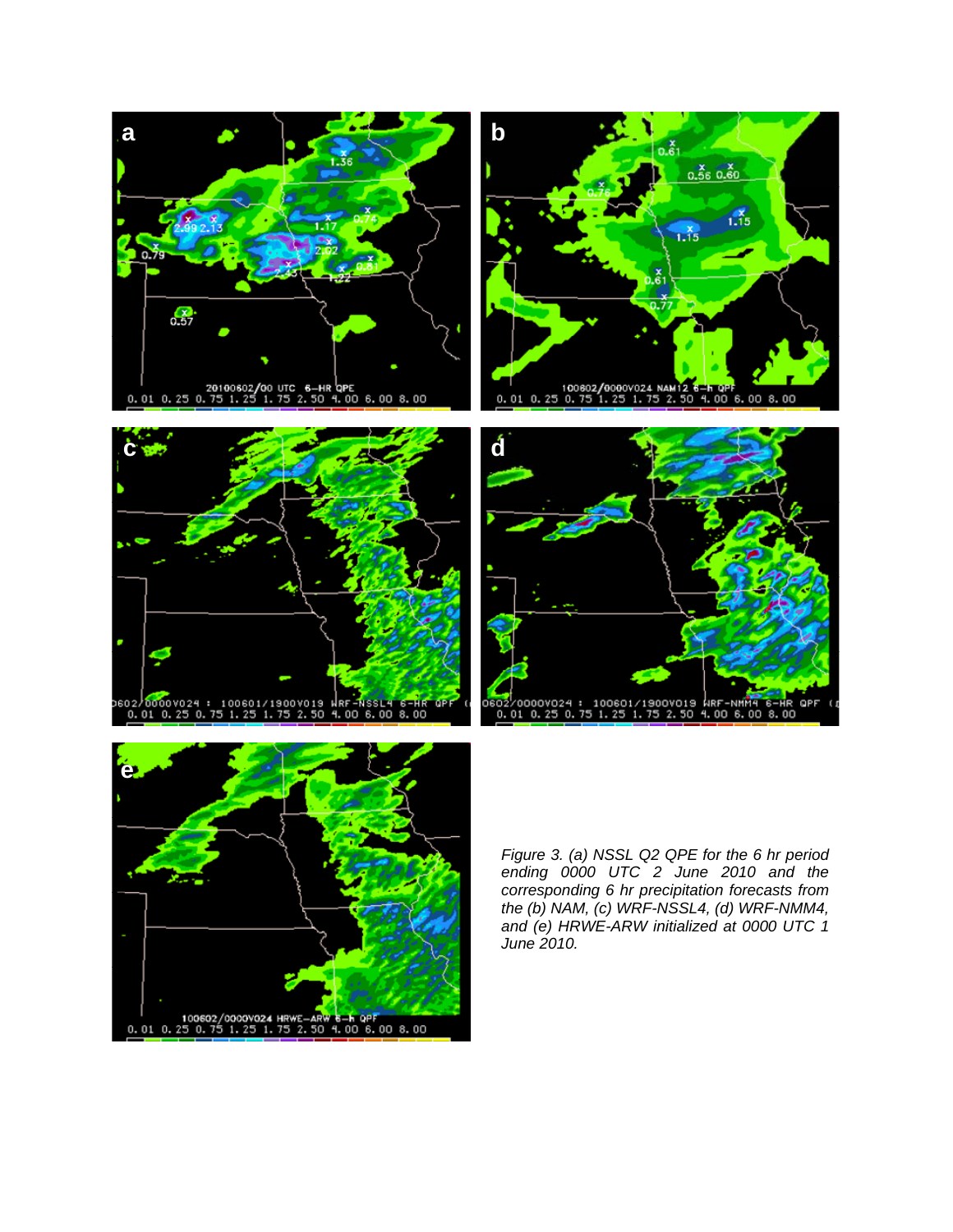heavy precipitation in this region than the forecast from the operational NAM.

 While there were numerous cases in which both the ensemble and deterministic high resolution models provided improved guidance compared to their operational counterparts, there were also instances where these high resolution models degraded the operational forecast. For example, Fig. 3 shows the 6 hr QPF forecasts valid at 0000 UTC 2 June 2010 from the deterministic high resolution models for heavy precipitation associated with convection observed over Nebraska and Iowa. Although the forecast from the operational NAM doesn't capture the heavy precipitation observed across eastern Nebraska, it does indicate the potential for heavier precipitation across central Iowa, and largely confines the precipitation to Iowa (Fig. 3b). In this case, the deterministic high resolution models focus the bulk of the precipitation too far south and east, giving little to no indication of the potential for heavy precipitation across eastern Nebraska and instead indicating the potential for precipitation across much of Missouri and western Illinois (Figs. 3c-e). In many ways the highresolution runs look more similar to each other than to the observations in this case.

 Model performance was evaluated subjectively through surveys completed each day by the participants. Figure 4 summarizes the results of the subjective evaluation. These results show that the SSEF consistently offered improved forecast guidance compared to that provided by the SREF. In fact, only three out of 40 forecasts from the SSEF were considered worse than the SREF, and the SSEF improved guidance nearly nine times more often than it degraded guidance. Objective verification results of the Relative







*Figure 4. Comparisons of convection-allowing and operational NAM/SREF model performance based on participant feedback from subjective evaluation surveys conducted during the QPF component of the 2010 HWT Spring Experiment. The SSEF is compared to the operational SREF while the other models are compared to the operational 12 km NAM. The CAPS ARW was run at 1 km grid spacing.*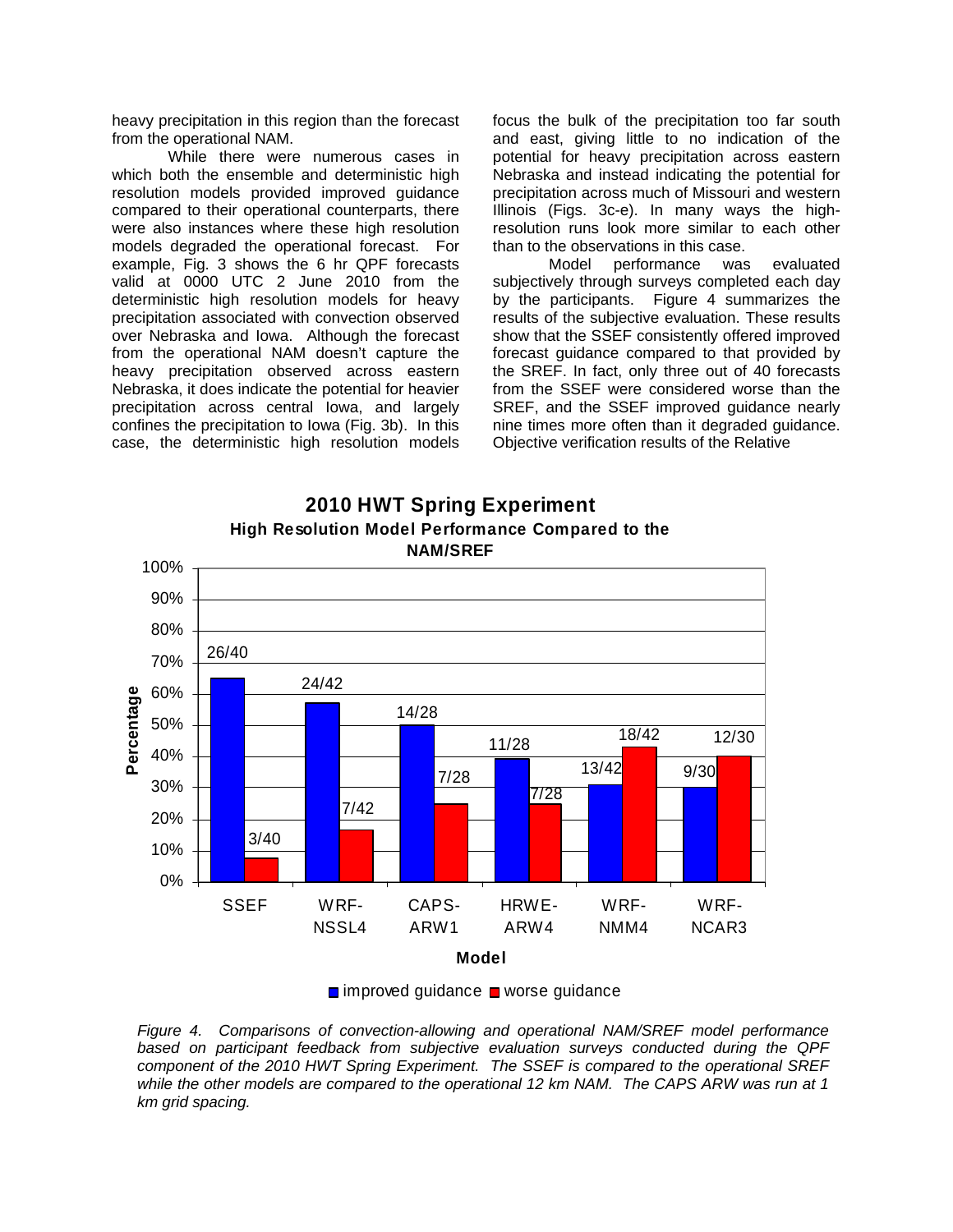

*Figure 5. Comparison of Relative Operating Characteristic (ROC) area for 3 hr precipitation greater than 0.5 in for the SREF and the SSEF during the 2010 HWT Spring Experiment. Stage IV multi-sensor precipitation estimates were used for the observations. Courtesy Adam Clark (NSSL).* 

Operating Characteristic show the dramatic improvement of the SSEF over the SREF (Fig. 5).

 Of the deterministic models, the WRF-NSSL4 was consistently rated better than the operational NAM, providing improved forecasts over three times more often than degraded forecasts. The 1 km CAPS-ARW1 also tended to provide improved guidance, exhibiting improved forecasts two times more often than degraded forecasts. However, the fact that the 4 km WRF-NSSL4 was superior to the 1 km CAPS-ARW1 provides further evidence that 4 km grid spacing is sufficient for QPF from a practical standpoint (e.g. Kain et al. 2008). The results for the remainder of the deterministic models were more evenly split, with both the WRF-NMM4 and the WRF-NCAR3 tending to degrade the operational model forecast more often than they improved upon it. The Developmental Testbed Center (DTC) is completing objective verification for select models (Jensen et al. 2011).

#### *3.2 Experimental Ensemble Products*

 In addition to the evaluation of overall model performance, a subjective evaluation of the experimental ensemble products was also conducted. The ensemble mean was found to be useful, generally providing a realistic depiction of both precipitation amounts and coverage. The

probability matched mean was also found to be useful forecast guidance, although there is question whether the technique used is valid on a national scale where, for example, precipitation over Florida can be used to correct forecasts over Iowa. The coverage of the neighborhood exceedance probabilities was considered too broad and the probabilities too high for this guidance to be trusted. This subjective impression is consistent with Hardy et al. (2011) who show that neighborhood guidance is overbiased. Calibration will likely improve this guidance. Finally, while some participants thought that looking at the ensemble maximum precipitation was useful for determining a possible worst case scenario, overall it was not found to be useful given its unrealistically high values. This result highlights the high bias that is often associated with high resolution models.

#### **4. CONCLUSIONS**

The QPF component of the 2010 HWT Spring Experiment demonstrated that high resolution convection allowing models can provide skillful QPF guidance. In particular, the SSEF was considered a transformational improvement in warm season QPF forecasting. Participating in the QPF component has been a valuable learning experience for forecasters at the HPC. The experimental forecast and model evaluation process has fostered discussion about the strengths and weaknesses of high resolution model data and the best way to incorporate such data into operational QPFs. It has also placed a renewed emphasis on the verification of HPC's Excessive Rainfall Outlooks. In addition, based on the high ratings received by the WRF-NSSL4 throughout the experiment, this model is now available for daily use at the HPC.

Based on the success of the 2010 experiment, HPC plans to expand its participation in the 2011 Spring Experiment, including adding an afternoon forecasting component that would allow the morning forecasts to be updated with 1200 UTC model guidance and adding the 0600- 1200 UTC forecast period (30-36 hr forecast) in order to capture the nocturnal precipitation maximum. Focus will be placed on expanding the available post-processed ensemble guidance including bias-correction. Comparison of the raw and bias-corrected model precipitation forecasts is expected to be an evaluation activity. Finally, experiment participation is expected to grow, allowing more people involved in precipitation